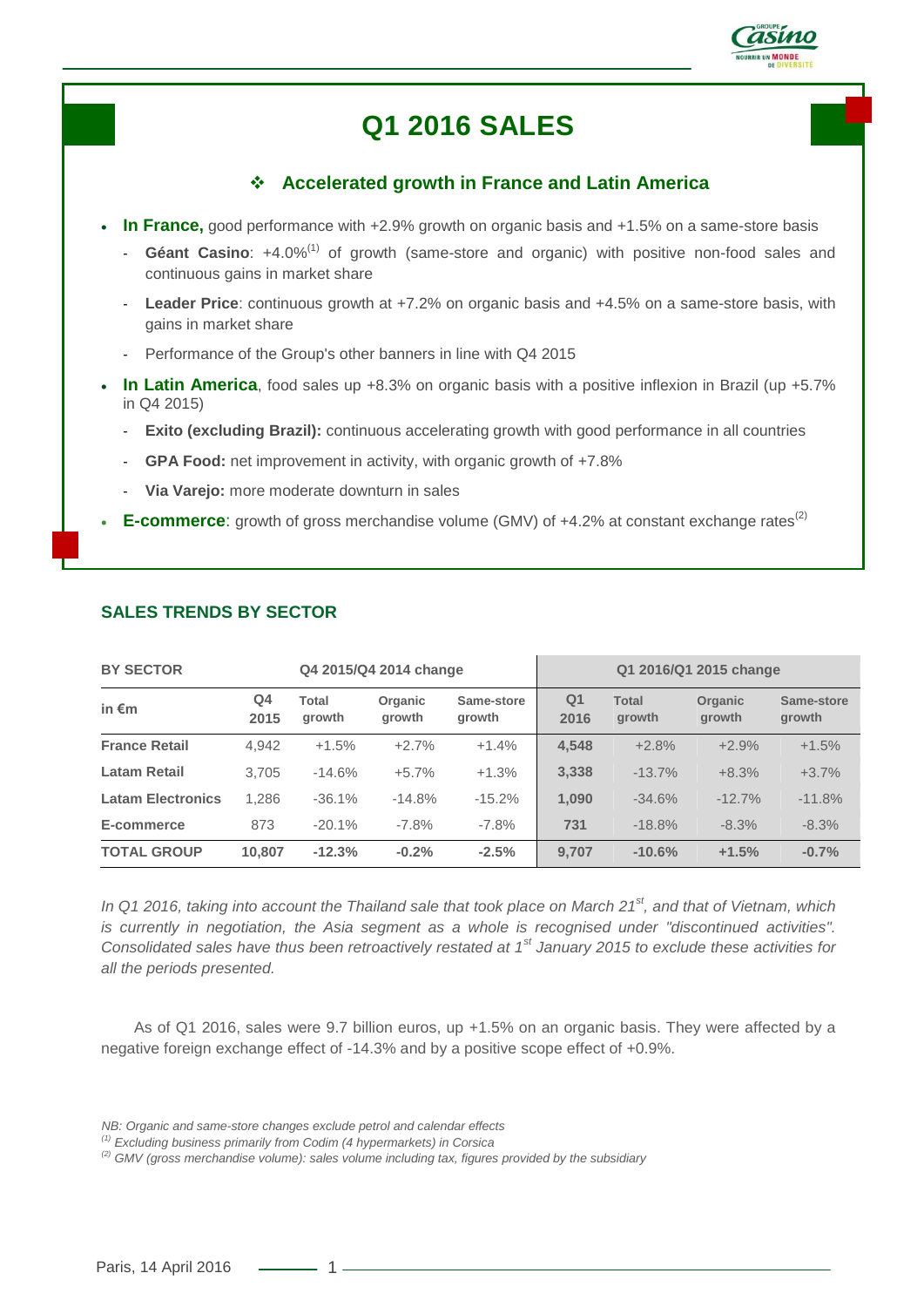

## **France Retail**

|                                     | Q4 2015/Q4 2014 change |                     |                   |                      | Q1 2016/Q1 2015 change |                     |                   |                      |
|-------------------------------------|------------------------|---------------------|-------------------|----------------------|------------------------|---------------------|-------------------|----------------------|
| <b>BY BANNER</b>                    | Q4<br>2015             | <b>Total growth</b> | Organic<br>growth | Same-store<br>growth | Q <sub>1</sub><br>2016 | <b>Total growth</b> | Organic<br>growth | Same-store<br>growth |
| Hypermarkets <sup>(1)</sup>         | 1,258                  | $+0.3%$             | $+2.7%$           | $+2.8%$              | 1,083                  | $+2.9%$             | $+3.8%$           | $+3.8%$              |
| of which Géant Casino               | 1,187                  | $+0.5%$             | $+3.0%$           | $+3.0%$              | 1,022                  | $+2.9%$             | $+4.0%$           | $+4.0%$              |
| <b>Leader Price</b>                 | 673                    | $+4.7%$             | $+7.5%$           | $+3.0%$              | 632                    | $+6.2%$             | $+7.2%$           | $+4.5%$              |
| <b>Monoprix</b>                     | 1,127                  | $+3.0%$             | $+2.8%$           | $+0.1%$              | 1,050                  | $+3.3%$             | $+2.3%$           | $-0.4%$              |
| <b>SM Casino</b>                    | 797                    | $-1.4%$             | $-0.4%$           | $0.0\%$              | 753                    | $+1.6%$             | $+1.9%$           | $+0.2%$              |
| Franprix                            | 423                    | $-3.7%$             | $-2.5%$           | $+0.1%$              | 403                    | $-3.5%$             | $-2.9%$           | $+0.1%$              |
| <b>Convenience</b><br>& Other $(2)$ | 664                    | $+5.0%$             | $+4.7%$           | $+2.4%$              | 628                    | $+4.2%$             | $+3.9%$           | $+1.1%$              |
| o/w Convenience                     | 335                    | $+7.1%$             | $+5.9%$           | $+6.1%$              | 342                    | $+4.9%$             | $+4.2%$           | $+2.3%$              |
| <b>FRANCE RETAIL</b>                | 4,942                  | $+1.5%$             | $+2.7%$           | $+1.4%$              | 4,548                  | $+2.8%$             | $+2.9%$           | $+1.5%$              |

In France total sales were €4,548m, up +2.9% on an organic basis and +1.5% on a same-store basis in Q1 2016. Traffic was up +0.8%. Market share in France rose +0.1 pt over the last Kantar P03 period.

 At **Géant Casino**, whose sales continue to grow at +4.0% on a same-store basis, non-food sales are now positive and up +1.8% on a same-store basis. The banner continues to gain market share: up +0.2pt over the last Kantar P03 period.

 **Leader Price** posted steady sales growth of +7.2% on an organic basis and +4.5% on a same-store basis. The franchise development is growing steadily (191 stores transferred in total since Q2 2015). The banner posted an increase in market share: +0.1pt over the last Kantar P03 period.

 **Monoprix** posted strong performance with organic sales up +2.3%, boosted by dynamic expansion (gross opening of 80 stores since Q2 2015). Food sales were virtually stable over the quarter, and performance satisfactory for Household and Leisure on a same-store basis.

 Same-store sales at **Supermarchés Casino** are positive. Traffic was up, driven by the new loyalty programme and the success of promotional operations. Organic growth was boosted by the opening of 5 new integrated stores and the affiliation of 6 new franchises since Q2 2015.

 Sales at **Franprix** are positive on a same-store basis with a sequential improvement in traffic. Organic and published sales are still affected by the stores disposal requested by the French Competition Authority, transfers to other banners and franchises (in total 60 stores were transferred to franchises since Q2 2015).

 Same-store figures for **Proximity** now include a majority of Leader Price Express stores more than one year old. Total growth is being driven by strong performance by franchises, with the opening of 306 stores since Q2 2015.

*(1) Including Géant Casino and mainly the business of the four Codim stores in Corsica*

*(2) Other: mainly Vindémia and Cafeterias*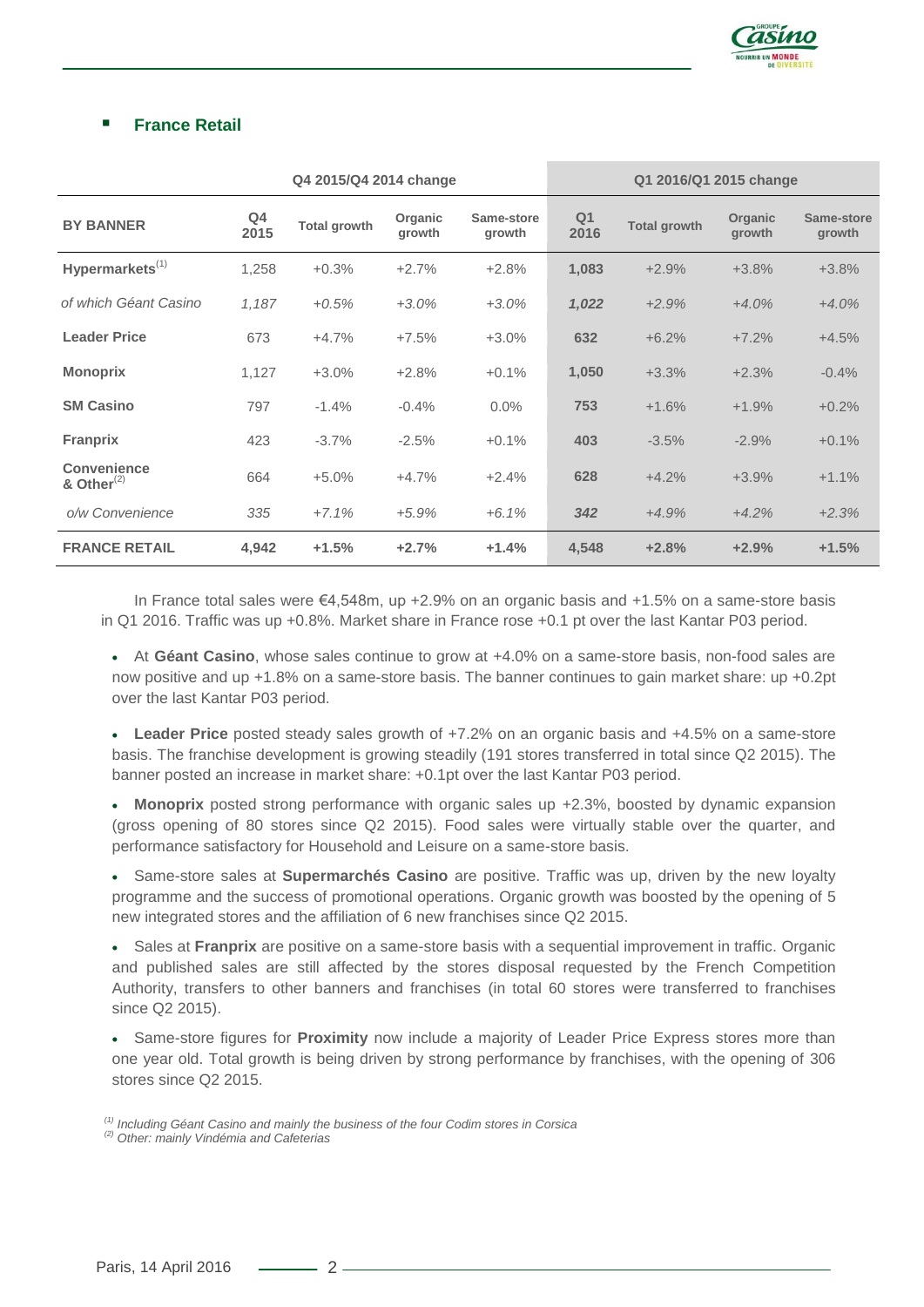

#### **Latam Retail**

Food sales in Latin America are up compared to the previous quarter, +8.3% on an organic basis and +3.7% on a same-store basis (vs +5.7% and +1.3% respectively in Q4 2015).

 Growth at **Exito Group** (excluding the effect of consolidating GPA's sales) was still accelerating in Q1 2016, driven by Colombia, as well as Uruguay and Argentina.

*Exito will publish its Q1 figures in full on 25 April 2016.*

 Food sales in Brazil (**GPA Food**) improvement was marked, up +7.8% on an organic basis and +2.2% on a same-store basis. Assaí continues to enjoy very good performances with sales up +36.2% on an organic basis, driven by same-store sales and very dynamic expansion. Traffic is up on Q4 2015. Multivarejo posted stronger sales at Pão de Açúcar and at its convenience formats, with gains in market share. Extra began posting stronger sales under the first effects of its relaunched sales policy and renovations.

*GPA provided a detailed report on its Q1 sales on 12 April 2016.*

#### **Latam Electronics**

The decline in sales at **Via Varejo** slowed in Q1 2016 (-11.8% vs -15.2% in Q4 2015 on a same-store basis) due to more competitive prices and more effective promotions. The banner is continuing its closures of underperforming stores. In addition, Via Varejo is further innovating by deploying "mobile stores" and renewing its furniture line.

*Via Varejo provided a detailed report on its Q1 sales on 12 April 2016.*

Total sales in **Latin America** were hit by a strong negative currency effect.

#### **E-commerce**

**Cnova**'s gross merchandise volume (GMV) totalled €1,138m, up +4.2% at constant exchange rates, driven by Cdiscount's activity. In France, Cdiscount's GMV rose +18.3% with sales up +15.3%<sup>(1)</sup>. Market share in France<sup>(2)</sup> rose 1.5 points in February 2016. Growth in the marketplaces remains high and their share of GMV reached 24.2% in Q1 2016 vs 16.7% in Q1 2015.

*Cnova provided a detailed report on its Q1 sales on 13 April 2016.*

| <b>E-COMMERCE (CNOVA)</b>                     | Q1 2015 | Q1 2016 | <b>Growth</b><br>total | Growth<br>at constant<br>exchange rates |
|-----------------------------------------------|---------|---------|------------------------|-----------------------------------------|
| $GMV^{(3)}$ including tax                     | 1,222.0 | 1,137.9 | $-6.9%$                | $+4.2%$                                 |
| <b>Traffic (visits in millions)</b>           | 422.8   | 492.8   | $+16.6%$               |                                         |
| Active customers <sup>(4)</sup> (in millions) | 14.2    | 14.6    | $+3.0%$                |                                         |
| Units sold (in millions)                      | 15.7    | 16.5    | $+5.3%$                |                                         |

*(1) Figures provided by the subsidiary*

*(2) Technical goods market in France, source GFK*

*(3) GMV (gross merchandise volume): sales volume including tax, figures provided by the subsidiary*

*(4) Active customers at 31 March who made at least one purchase on our websites in the last 12 months*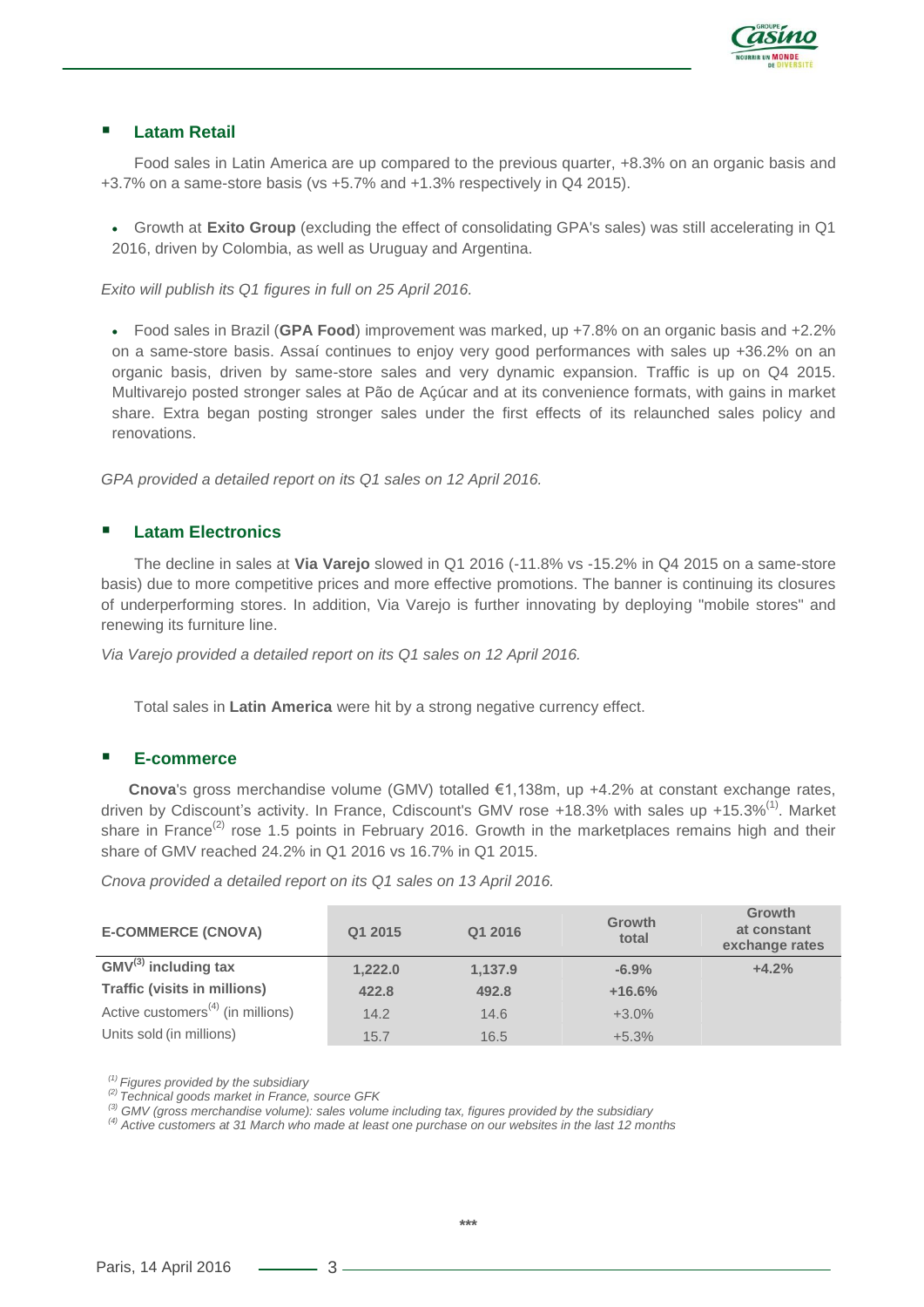

## **APPENDICES**

#### **Details and sales trends in Q1 2016**

Organic growth is growth at constant scope of consolidation and exchange rates, excluding petrol and calendar effect, unless otherwise mentioned.

#### **Main changes in the scope of consolidation**

- Full consolidation of Disco at 1 January 2015
- Restatement of activity in Asia

#### **Exchange rates**

| <b>AVERAGE EXCHANGE RATES</b> | Q1 2015  | Q1 2012  | <b>Currency effect</b> |
|-------------------------------|----------|----------|------------------------|
| Argentina (EUR/ARS)           | 9.74466  | 15.95312 | $-38.9%$               |
| Uruguay (EUR/UYP)             | 27.86630 | 34.74340 | $-19.8%$               |
| Colombia (EUR/COP) (x 1000)   | 2.78160  | 3.58854  | $-22.5%$               |
| Brazil (EUR/BRL)              | 3.22363  | 4.30405  | $-25.1\%$              |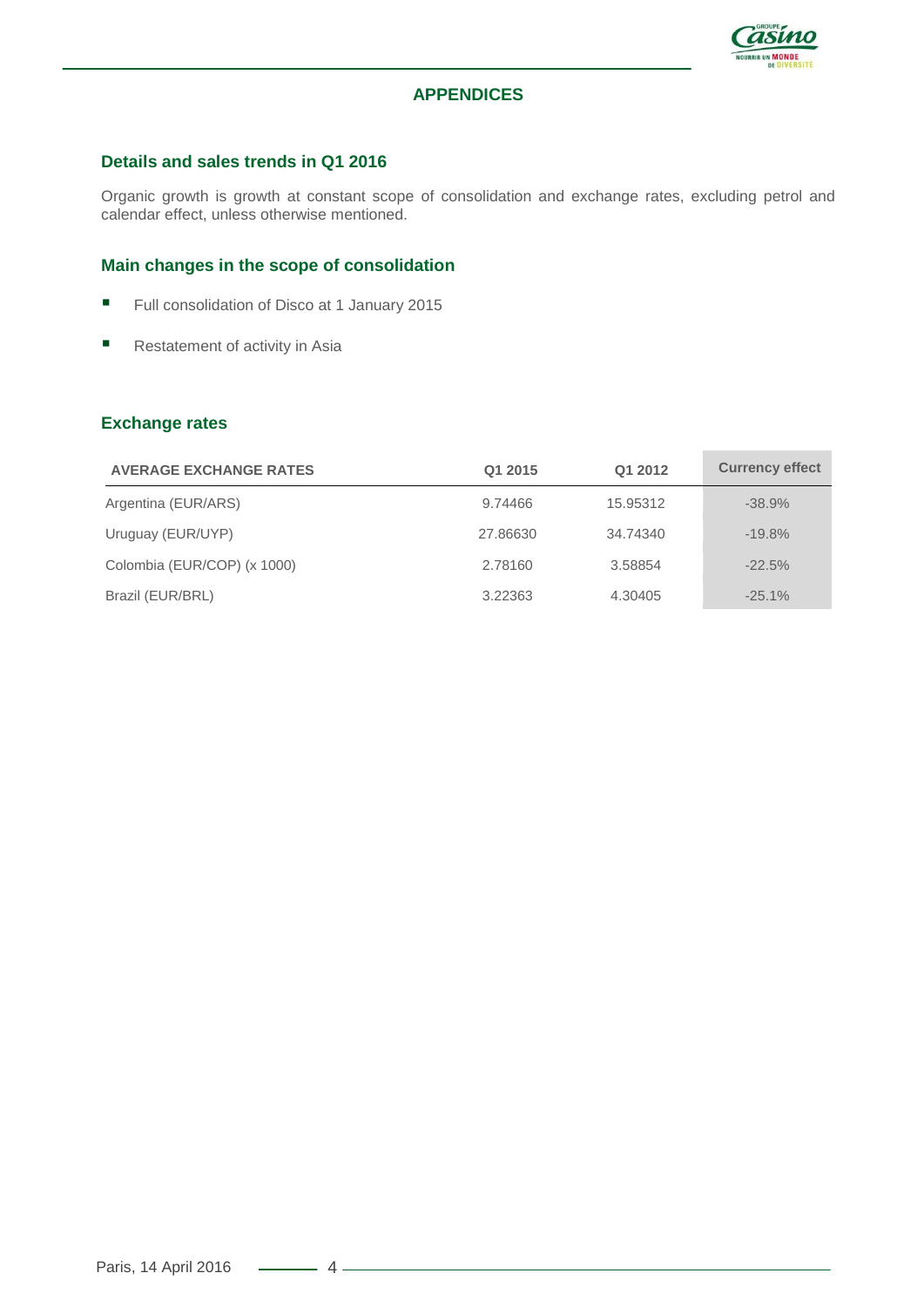

# **Period-end store network**

| <b>FRANCE</b>                              | 30 Sept. 2015  | 31 Dec. 2015 | 31 March 2016         |
|--------------------------------------------|----------------|--------------|-----------------------|
| <b>Géant Casino Hypermarkets</b>           | 127            | 128          | 129                   |
| o/w French Affiliates                      | 7              | 7            | $\overline{7}$        |
| <b>International Affiliates</b>            | 10             | 11           | 12                    |
| <b>SM Casino</b>                           | 440            | 441          | 445                   |
| o/w French Franchised Affiliates           | 60             | 60           | 64                    |
| <b>International Franchised Affiliates</b> | 33             | 33           | 33                    |
| <b>Monoprix</b>                            | 656            | 698          | 709                   |
| o/w Franchises/Affiliates                  | 188            | 197          | 200                   |
| Naturalia                                  | 107            | 126          | 133                   |
| Naturalia franchises                       | 3              | 3            | $\overline{4}$        |
| <b>Franprix</b>                            | 857            | 867          | 851                   |
| o/w Franchises                             | 322            | 350          | 366                   |
| <b>Leader Price</b>                        | 836            | 810          | 790                   |
| o/w Franchises                             | 173            | 263          | 339                   |
| <b>Total Supermarkets and Discount</b>     | 2,789          | 2,816        | 2,795                 |
| <b>Convenience</b>                         | 6,956          | 6,916        | 6,899                 |
| Other businesses (Cafeterias, Drive)       | 620            | 621          | 646                   |
| <b>Indian Ocean</b>                        | 135            | 146          | 149                   |
| <b>TOTAL France</b>                        | 10,627         | 10,627       | 10,618                |
|                                            |                |              |                       |
| <b>INTERNATIONAL</b>                       | 30 Sept. 2015  | 31 Dec. 2015 | 31 March 2016         |
| <b>ARGENTINA</b>                           | 27             | 27           | 27                    |
| Libertad Hypermarkets                      | 15             | 15           | 15                    |
| Mini Libertad mini-supermarkets            | 12             | 12           | 12                    |
| <b>URUGUAY</b>                             | 61             | 65           | 66                    |
| Géant Hypermarkets                         | $\overline{2}$ | 2            | $\overline{2}$        |
| <b>Disco Supermarkets</b>                  | 29             | 29           | 29                    |
| Devoto Supermarkets                        | 24             | 24           | 24                    |
| Devoto Express mini-supermarkets           | 6              | 10           | 11                    |
| <b>BRAZIL</b>                              | 2,164          | 2,181        | 2,126                 |
| Extra Hypermarkets                         | 137            | 137          | 137                   |
| Dan de Acucar Supermarkete                 | $A \cap A$     | 4.0F         | $A$ $\Omega$ $\Gamma$ |

| Devolo Express mini-supermancels                    | 6     | 10    | 11    |
|-----------------------------------------------------|-------|-------|-------|
| <b>BRAZIL</b>                                       | 2,164 | 2,181 | 2,126 |
| Extra Hypermarkets                                  | 137   | 137   | 137   |
| Pao de Açucar Supermarkets                          | 184   | 185   | 185   |
| Extra Supermarkets                                  | 199   | 199   | 194   |
| Assai (discount)                                    | 88    | 95    | 96    |
| Mini Mercado Extra mini-supermarkets                | 301   | 311   | 301   |
| Casas Bahia                                         | 715   | 760   | 745   |
| Ponto Frio                                          | 301   | 254   | 233   |
| Drugstores                                          | 157   | 157   | 157   |
| + Service stations                                  | 82    | 83    | 78    |
| <b>COLOMBIA</b>                                     | 1,567 | 1,668 | 1,632 |
| <b>Exito Hypermarkets</b>                           | 81    | 85    | 85    |
| <b>Exito and Carulla Supermarkets</b>               | 153   | 163   | 163   |
| <b>Super Inter Supermarkets</b>                     | 58    | 58    | 58    |
| Surtimax (discount)                                 | 1,169 | 1,248 | 1,214 |
| o/w "Aliados"                                       | 1,019 | 1,095 | 1,062 |
| Exito Express and Carulla Express mini-supermarkets | 105   | 113   | 111   |
| Other                                               |       |       |       |
| <b>TOTAL International</b>                          | 3,819 | 3,941 | 3,851 |